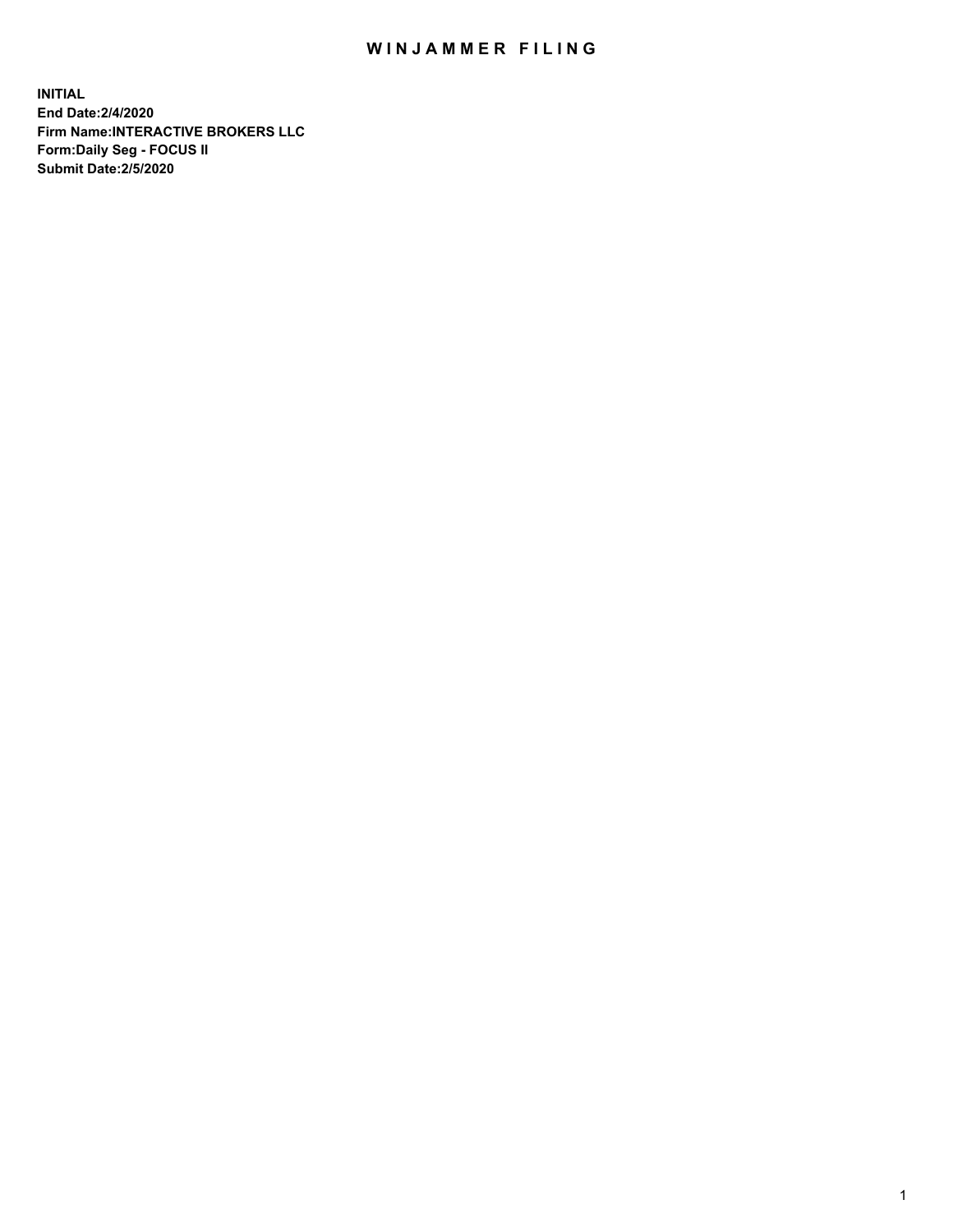**INITIAL End Date:2/4/2020 Firm Name:INTERACTIVE BROKERS LLC Form:Daily Seg - FOCUS II Submit Date:2/5/2020 Daily Segregation - Cover Page**

| Name of Company                                                                                                                                                                                                                                                                                                                | <b>INTERACTIVE BROKERS LLC</b>                                                                  |
|--------------------------------------------------------------------------------------------------------------------------------------------------------------------------------------------------------------------------------------------------------------------------------------------------------------------------------|-------------------------------------------------------------------------------------------------|
| <b>Contact Name</b>                                                                                                                                                                                                                                                                                                            | <b>James Menicucci</b>                                                                          |
| <b>Contact Phone Number</b>                                                                                                                                                                                                                                                                                                    | 203-618-8085                                                                                    |
| <b>Contact Email Address</b>                                                                                                                                                                                                                                                                                                   | jmenicucci@interactivebrokers.c<br>om                                                           |
| FCM's Customer Segregated Funds Residual Interest Target (choose one):<br>a. Minimum dollar amount: ; or<br>b. Minimum percentage of customer segregated funds required:% ; or<br>c. Dollar amount range between: and; or<br>d. Percentage range of customer segregated funds required between:% and%.                         | $\overline{\mathbf{0}}$<br>$\overline{\mathbf{0}}$<br>155,000,000 245,000,000<br>0 <sub>0</sub> |
| FCM's Customer Secured Amount Funds Residual Interest Target (choose one):<br>a. Minimum dollar amount: ; or<br>b. Minimum percentage of customer secured funds required:%; or<br>c. Dollar amount range between: and; or<br>d. Percentage range of customer secured funds required between:% and%.                            | $\frac{0}{0}$<br>80,000,000 120,000,000<br>0 <sub>0</sub>                                       |
| FCM's Cleared Swaps Customer Collateral Residual Interest Target (choose one):<br>a. Minimum dollar amount: ; or<br>b. Minimum percentage of cleared swaps customer collateral required:% ; or<br>c. Dollar amount range between: and; or<br>d. Percentage range of cleared swaps customer collateral required between:% and%. | $\frac{0}{0}$<br>0 <sub>0</sub><br>0 <sub>0</sub>                                               |

Attach supporting documents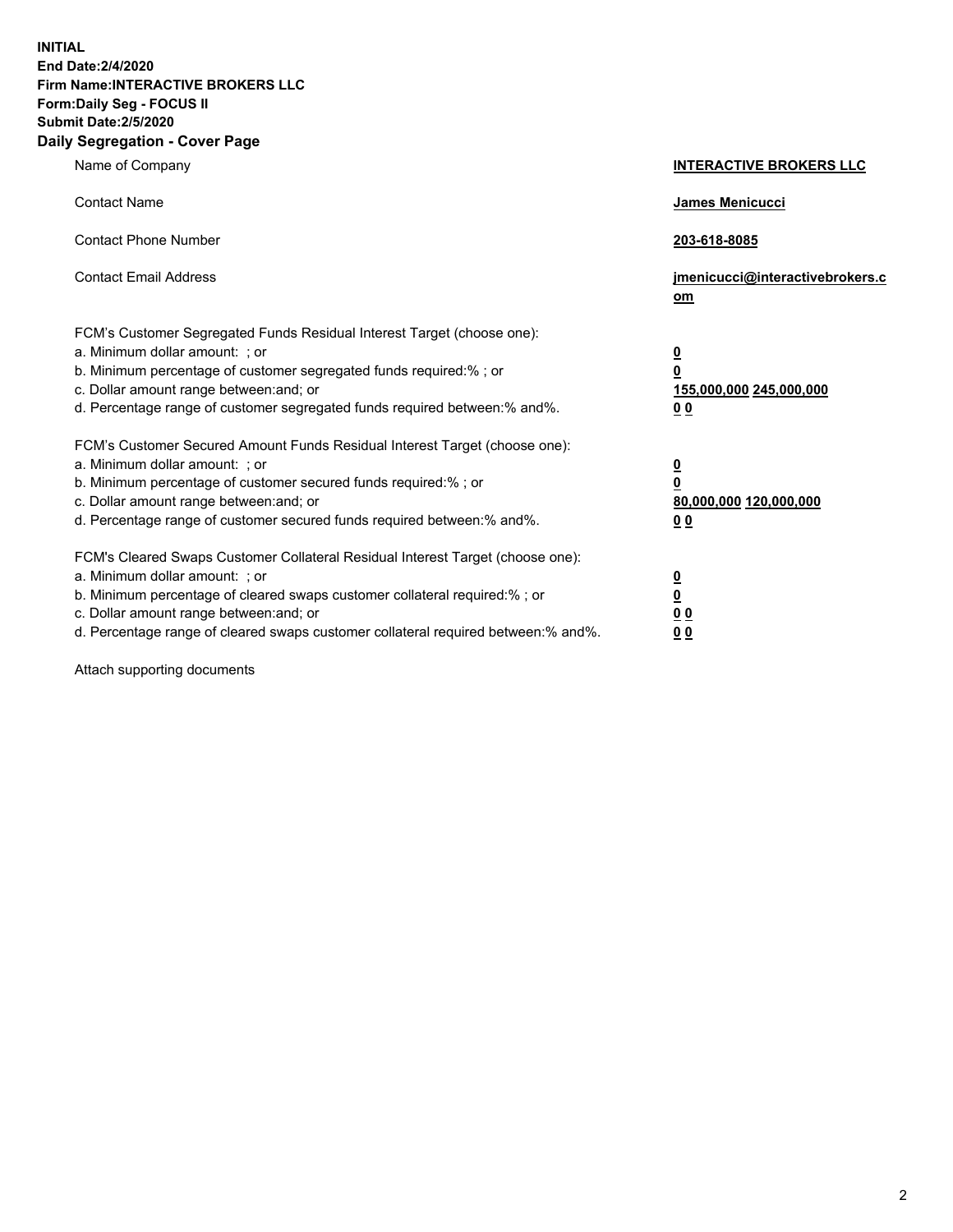## **INITIAL End Date:2/4/2020 Firm Name:INTERACTIVE BROKERS LLC Form:Daily Seg - FOCUS II Submit Date:2/5/2020 Daily Segregation - Secured Amounts**

|     | Daily Ocglegation - Occaled Allioants                                                                      |                                                 |
|-----|------------------------------------------------------------------------------------------------------------|-------------------------------------------------|
|     | Foreign Futures and Foreign Options Secured Amounts                                                        |                                                 |
|     | Amount required to be set aside pursuant to law, rule or regulation of a foreign                           | $0$ [7305]                                      |
|     | government or a rule of a self-regulatory organization authorized thereunder                               |                                                 |
| 1.  | Net ledger balance - Foreign Futures and Foreign Option Trading - All Customers                            |                                                 |
|     | A. Cash                                                                                                    | 494,584,661 [7315]                              |
|     | B. Securities (at market)                                                                                  | $0$ [7317]                                      |
| 2.  | Net unrealized profit (loss) in open futures contracts traded on a foreign board of trade                  | 9,574,368 [7325]                                |
| 3.  | Exchange traded options                                                                                    |                                                 |
|     | a. Market value of open option contracts purchased on a foreign board of trade                             | 119,298 [7335]                                  |
|     | b. Market value of open contracts granted (sold) on a foreign board of trade                               | -226,428 [7337]                                 |
| 4.  | Net equity (deficit) (add lines 1. 2. and 3.)                                                              | 504,051,899 [7345]                              |
| 5.  | Account liquidating to a deficit and account with a debit balances - gross amount                          | 7,561 [7351]                                    |
|     | Less: amount offset by customer owned securities                                                           | 0 [7352] 7.561 [7354]                           |
| 6.  | Amount required to be set aside as the secured amount - Net Liquidating Equity                             | 504,059,460 [7355]                              |
|     | Method (add lines 4 and 5)                                                                                 |                                                 |
| 7.  | Greater of amount required to be set aside pursuant to foreign jurisdiction (above) or line                | 504,059,460 [7360]                              |
|     | 6.                                                                                                         |                                                 |
|     | FUNDS DEPOSITED IN SEPARATE REGULATION 30.7 ACCOUNTS                                                       |                                                 |
| 1.  | Cash in banks                                                                                              |                                                 |
|     | A. Banks located in the United States                                                                      | 82,652,892 [7500]                               |
|     | B. Other banks qualified under Regulation 30.7                                                             | 0 [7520] 82,652,892 [7530]                      |
| 2.  | Securities                                                                                                 |                                                 |
|     | A. In safekeeping with banks located in the United States                                                  | 446,130,588 [7540]                              |
|     | B. In safekeeping with other banks qualified under Regulation 30.7                                         | 0 [7560] 446,130,588 [7570]                     |
| 3.  | Equities with registered futures commission merchants                                                      |                                                 |
|     | A. Cash                                                                                                    | $0$ [7580]                                      |
|     | <b>B.</b> Securities                                                                                       | $0$ [7590]                                      |
|     | C. Unrealized gain (loss) on open futures contracts                                                        | $0$ [7600]                                      |
|     | D. Value of long option contracts                                                                          | $0$ [7610]                                      |
|     | E. Value of short option contracts                                                                         | 0 [7615] 0 [7620]                               |
| 4.  | Amounts held by clearing organizations of foreign boards of trade                                          |                                                 |
|     | A. Cash                                                                                                    | $0$ [7640]                                      |
|     | <b>B.</b> Securities                                                                                       | $0$ [7650]                                      |
|     | C. Amount due to (from) clearing organization - daily variation                                            | $0$ [7660]                                      |
|     | D. Value of long option contracts                                                                          | $0$ [7670]                                      |
|     | E. Value of short option contracts                                                                         | 0 [7675] 0 [7680]                               |
| 5.  | Amounts held by members of foreign boards of trade                                                         |                                                 |
|     | A. Cash                                                                                                    | 103,408,323 [7700]                              |
|     | <b>B.</b> Securities                                                                                       | $0$ [7710]                                      |
|     | C. Unrealized gain (loss) on open futures contracts                                                        | 11,653,518 [7720]                               |
|     | D. Value of long option contracts                                                                          | 119,298 [7730]                                  |
|     | E. Value of short option contracts                                                                         | <mark>-226,428</mark> [7735] 114,954,711 [7740] |
| 6.  | Amounts with other depositories designated by a foreign board of trade                                     | 0 [7760]                                        |
| 7.  | Segregated funds on hand                                                                                   | $0$ [7765]                                      |
| 8.  | Total funds in separate section 30.7 accounts                                                              | 643,738,191 [7770]                              |
| 9.  | Excess (deficiency) Set Aside for Secured Amount (subtract line 7 Secured Statement<br>Page 1 from Line 8) | 139,678,731 [7380]                              |
| 10. | Management Target Amount for Excess funds in separate section 30.7 accounts                                | 80,000,000 [7780]                               |
| 11. | Excess (deficiency) funds in separate 30.7 accounts over (under) Management Target                         | 59,678,731 [7785]                               |
|     |                                                                                                            |                                                 |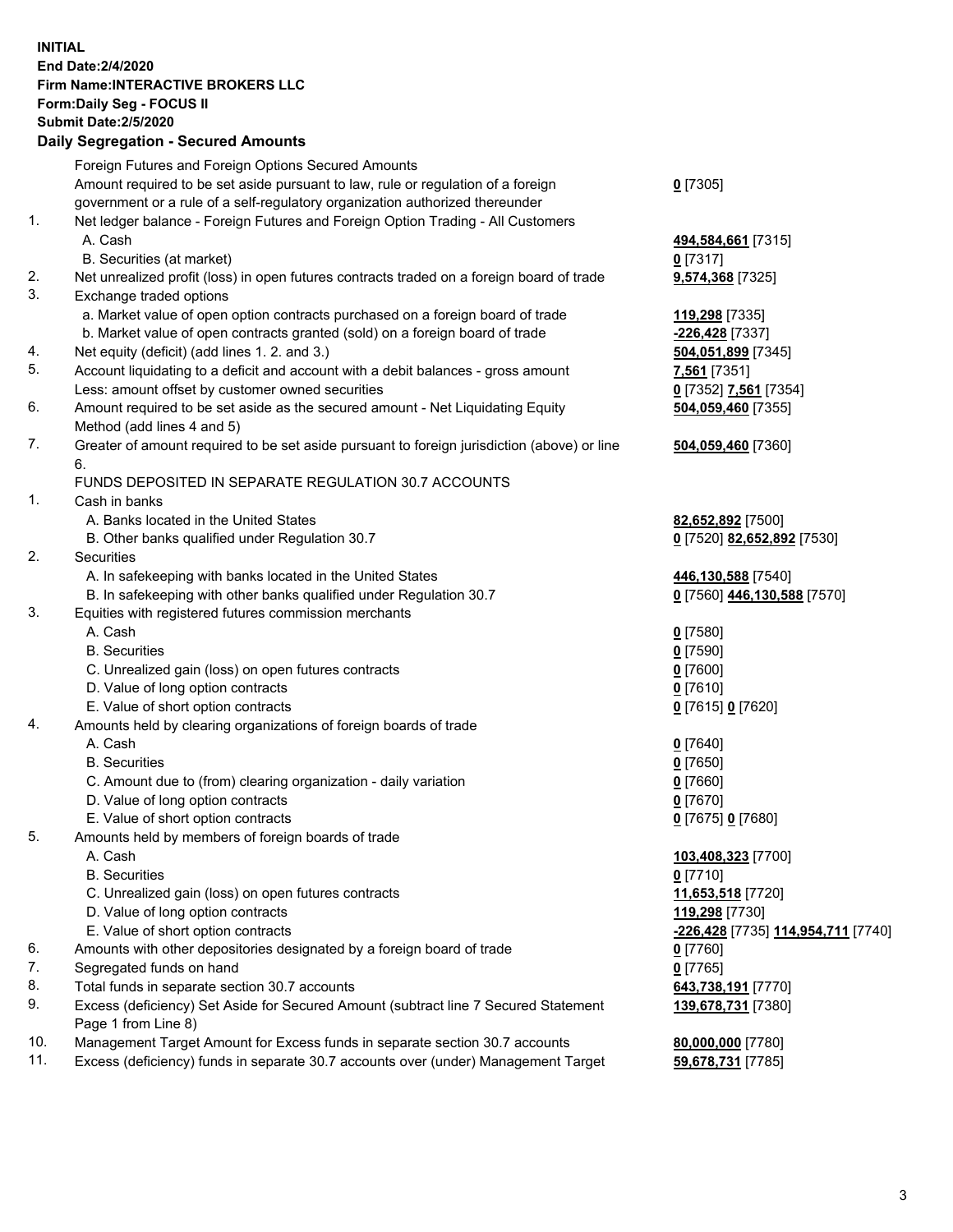**INITIAL End Date:2/4/2020 Firm Name:INTERACTIVE BROKERS LLC Form:Daily Seg - FOCUS II Submit Date:2/5/2020 Daily Segregation - Segregation Statement** SEGREGATION REQUIREMENTS(Section 4d(2) of the CEAct) 1. Net ledger balance A. Cash **4,252,083,054** [7010] B. Securities (at market) **0** [7020] 2. Net unrealized profit (loss) in open futures contracts traded on a contract market **-118,063,441** [7030] 3. Exchange traded options A. Add market value of open option contracts purchased on a contract market **196,934,992** [7032] B. Deduct market value of open option contracts granted (sold) on a contract market **-281,380,167** [7033] 4. Net equity (deficit) (add lines 1, 2 and 3) **4,049,574,438** [7040] 5. Accounts liquidating to a deficit and accounts with debit balances - gross amount **939,260** [7045] Less: amount offset by customer securities **0** [7047] **939,260** [7050] 6. Amount required to be segregated (add lines 4 and 5) **4,050,513,698** [7060] FUNDS IN SEGREGATED ACCOUNTS 7. Deposited in segregated funds bank accounts A. Cash **1,087,147,144** [7070] B. Securities representing investments of customers' funds (at market) **1,776,298,450** [7080] C. Securities held for particular customers or option customers in lieu of cash (at market) **0** [7090] 8. Margins on deposit with derivatives clearing organizations of contract markets A. Cash **7,051,083** [7100] B. Securities representing investments of customers' funds (at market) **1,486,881,248** [7110] C. Securities held for particular customers or option customers in lieu of cash (at market) **0** [7120] 9. Net settlement from (to) derivatives clearing organizations of contract markets **-5,957,584** [7130] 10. Exchange traded options A. Value of open long option contracts **200,758,424** [7132] B. Value of open short option contracts **-285,323,643** [7133] 11. Net equities with other FCMs A. Net liquidating equity **0** [7140] B. Securities representing investments of customers' funds (at market) **0** [7160] C. Securities held for particular customers or option customers in lieu of cash (at market) **0** [7170] 12. Segregated funds on hand **0** [7150] 13. Total amount in segregation (add lines 7 through 12) **4,266,855,122** [7180] 14. Excess (deficiency) funds in segregation (subtract line 6 from line 13) **216,341,424** [7190] 15. Management Target Amount for Excess funds in segregation **155,000,000** [7194] 16. Excess (deficiency) funds in segregation over (under) Management Target Amount **61,341,424** [7198]

Excess